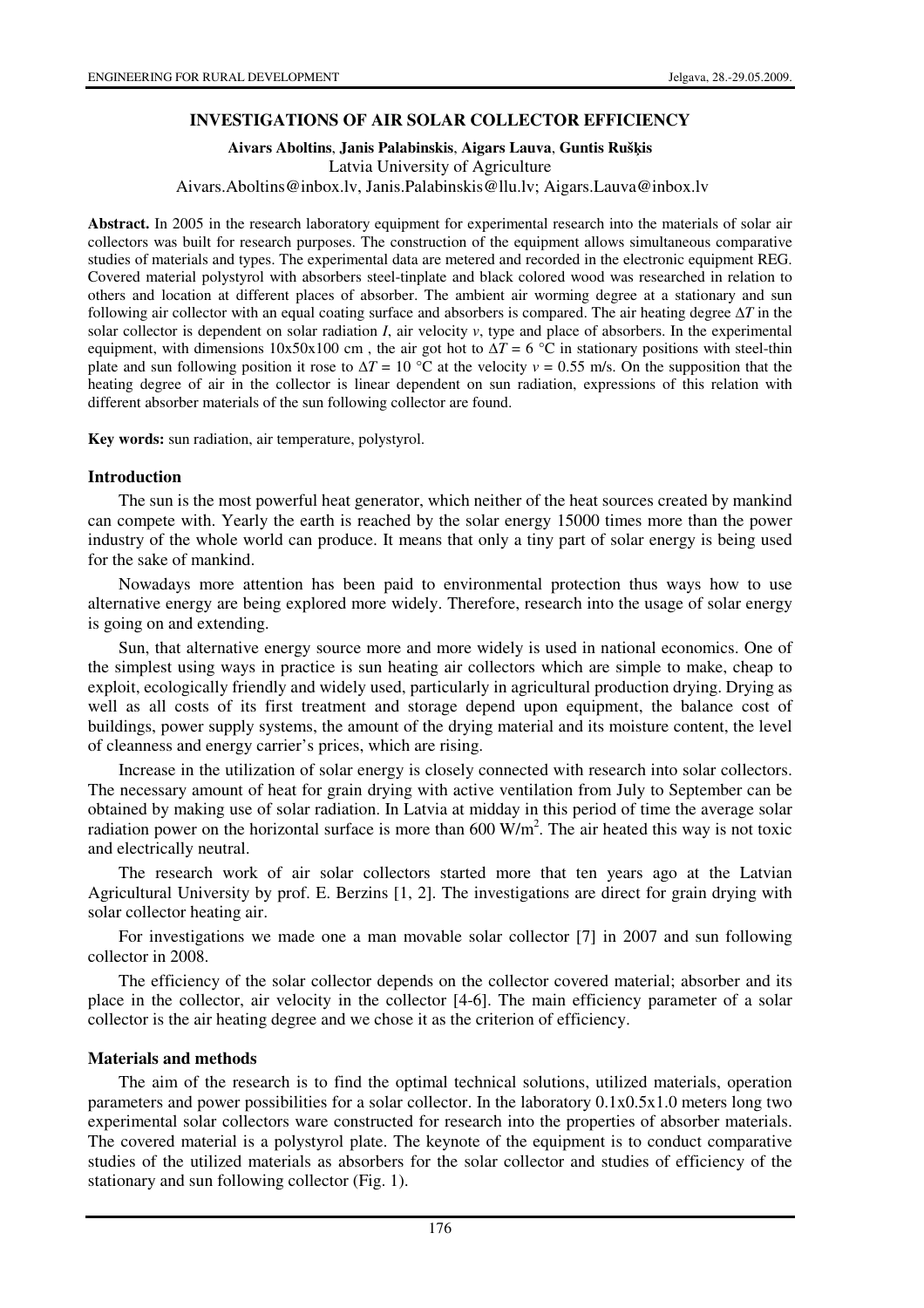Air velocity at all experiments was  $v = 0.55$  m/s.



Fig. 1. **Stationary and sun following collectors in experiments**

 Building material industry offers new materials whose applicability to solar collectors has not been studied. The collector has been built so that it can be easy to use in a laboratory setting. At this stage of experiments we compare different materials of absorbers (black coloured wood and black coloured steel-thin plate) and absorber (steel-thin plate) location in the collector. In both experimental equipments equal conditions for the experiment are ensured.

The experimental data are recorded by means of an electronic metering and recording equipment of temperature, radiation and lighting REG [3]. It is equipped with 16 temperature transducers and metering sensors of solar radiation and lighting. The reading time of the data can be programmed from 1 to 99 minutes (1 minute in our case). The recorded data are stored in the REG memory (there is place for 16 384 records) and in case of need it is transferred to a computer for archiving with further processing. For evaluation and analysis of the results software REG – 01 has been developed, which is meant for transfer to the computer and processing of the recorded data. The information is stored in the form of a table and in case of need it is depicted as a graph.

### **Results and discussion**

We can distinguish two parts of the investigation: the first comparing absorber materials and their location in the collector, the second – comparing the air heating degree of stationary and sun following collectors.

In the experiments, the collector covered material was polystyrol plate. This material has gained immense popularity due to such properties as fire safety, mechanical crashworthiness, translucence and high UV radiation stability. It is easy to bend polystyrol plates and they do not need previous treatment.

We took black coloured wood and one side coloured steel-thin plate as absorbers**.** We also investigated the situation when the absorber (steel-thin plate) is put in the middle of the collector (Fig. 2.).



Fig. 2. **Schema of solar collector frontal view:** 1 – covered material (polystyrol); 2, 3 – side surface /plastic/; 4 – floor of collector; 5 – absorber (steel-thin plate)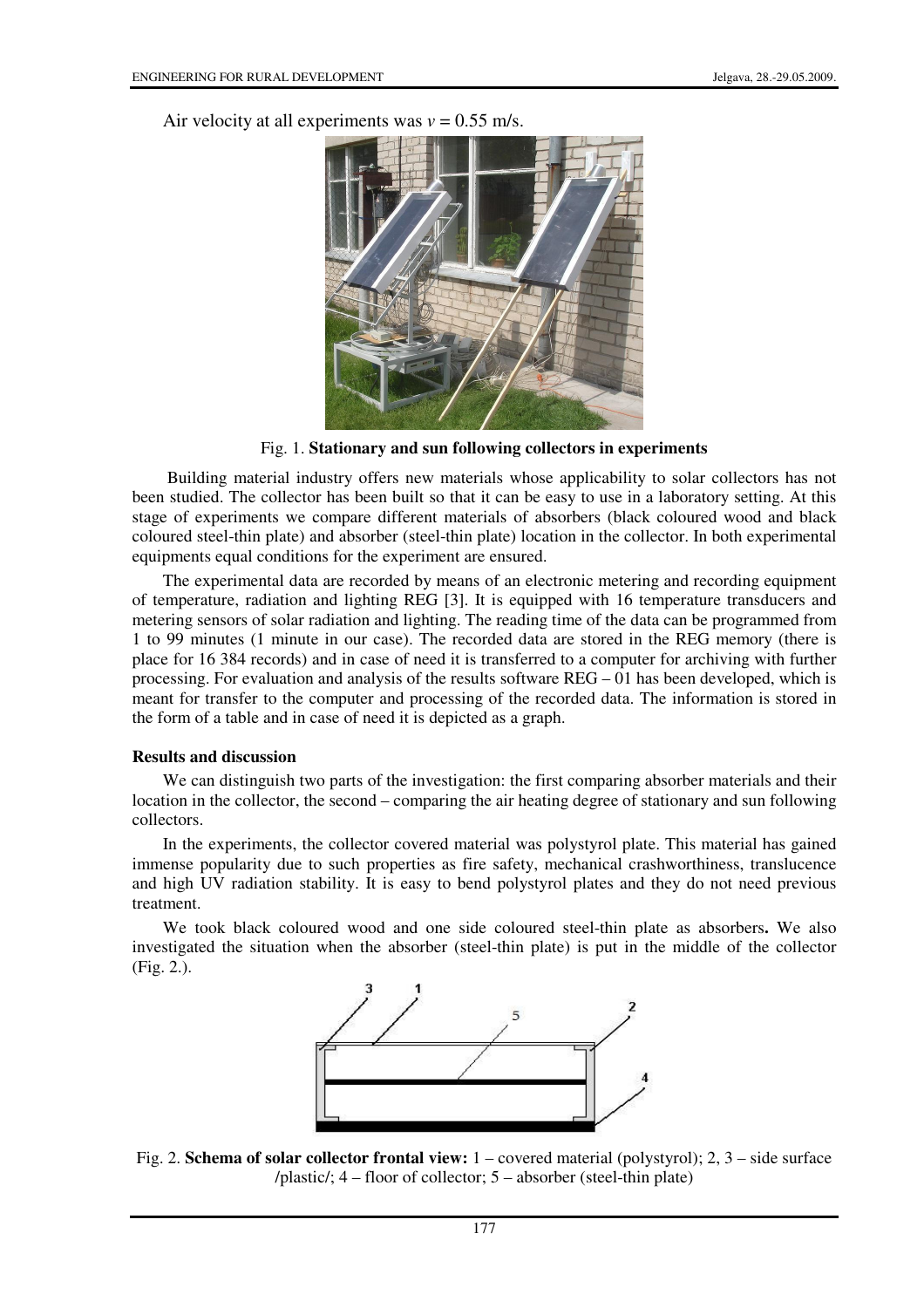At first we compared the temperature growth in stationary solar collectors with absorber (steelthin plate) situated at the bottom (Fig. 3) and middle of the collector (Fig. 4). The experimental results show, that the heating degree in the collector with the steel-thin plate in the middle is more (up to two times) that in the collector with the absorber at bottom. The temperature difference in the exit reaches up to 6 degrees with sun radiation  $1000 \text{ W/m}^2$ .





Fig. 3. **Air heating temperature difference** ∆*T* **of black colored steel-thin plate (***at bottom***) absorber depending upon solar radiation**  at air velocity  $v = 0.55$  m/s



Secondly we compared the efficiency of the sun following collector and stationary collector. The sun following collector guarantees perpendicular location of the plane of the absorber to the flow of sun radiation.

The experimental data show, that the sun following collector is more efficient than the stationary collector with similar absorbent and location of absorbent (see Fig. 5, Fig. 6).





Fig. 5. **Air heating temperature difference of sun following and stationary collector at clock time with absorber steel-thin plate (***at bottom***)**

Fig. 6. **Air heating temperature difference of sun following and stationary collector at clock time with absorber steel-thin plate (***in middle***)**

If you compare sun following collectors with different absorbents and their locations you see that the best absorber is the black coloured steel-thin plate, located in the middle of the collector (Fig. 7-9).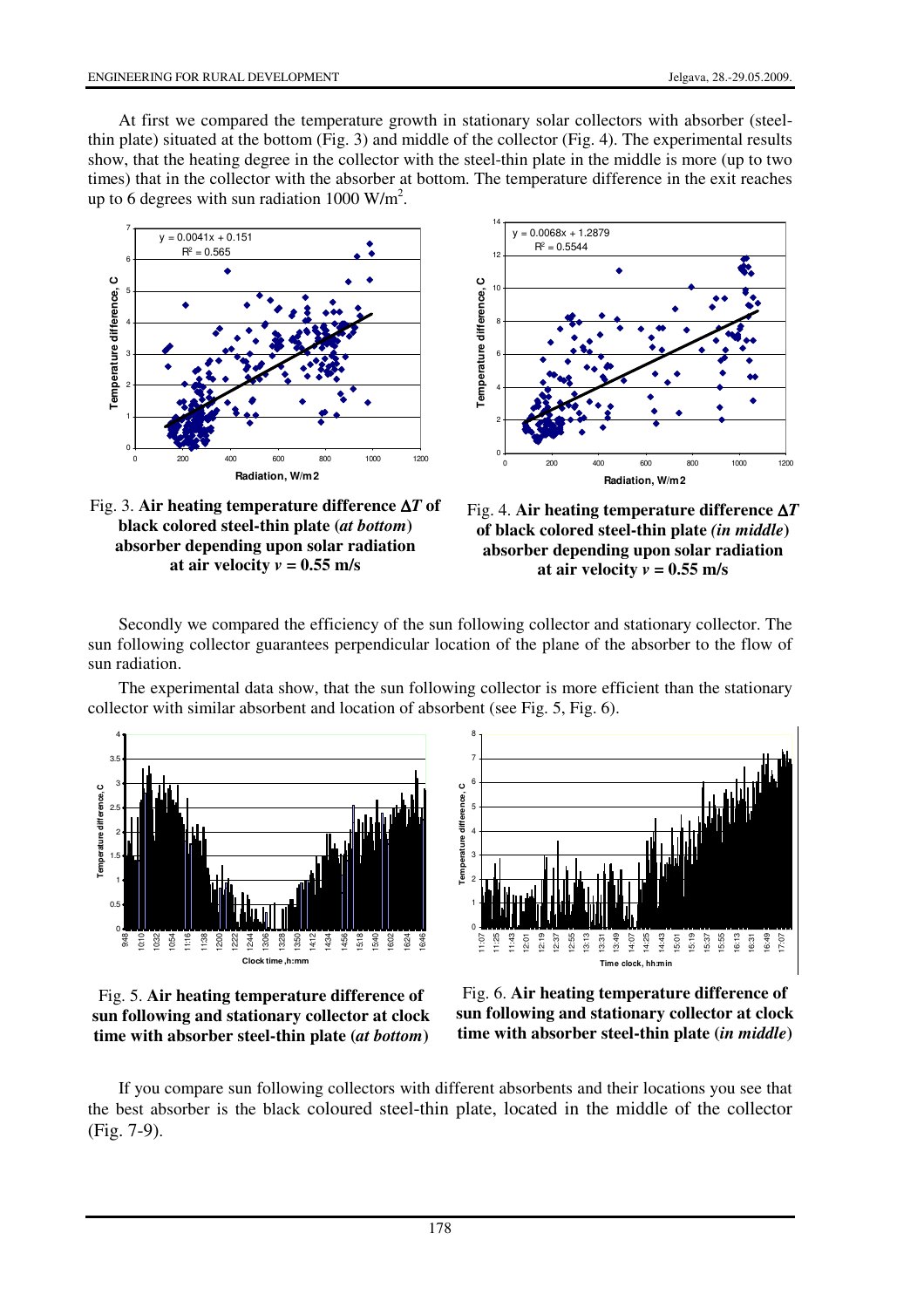

Fig. 7. **Air heating temperature difference with black coloured wood absorber depending upon solar radiation in sun following collector**



Fig. 8. **Air heating temperature difference with black coloured steel-thin plate (***at bottom***) absorber depending upon solar radiation in sun following collector**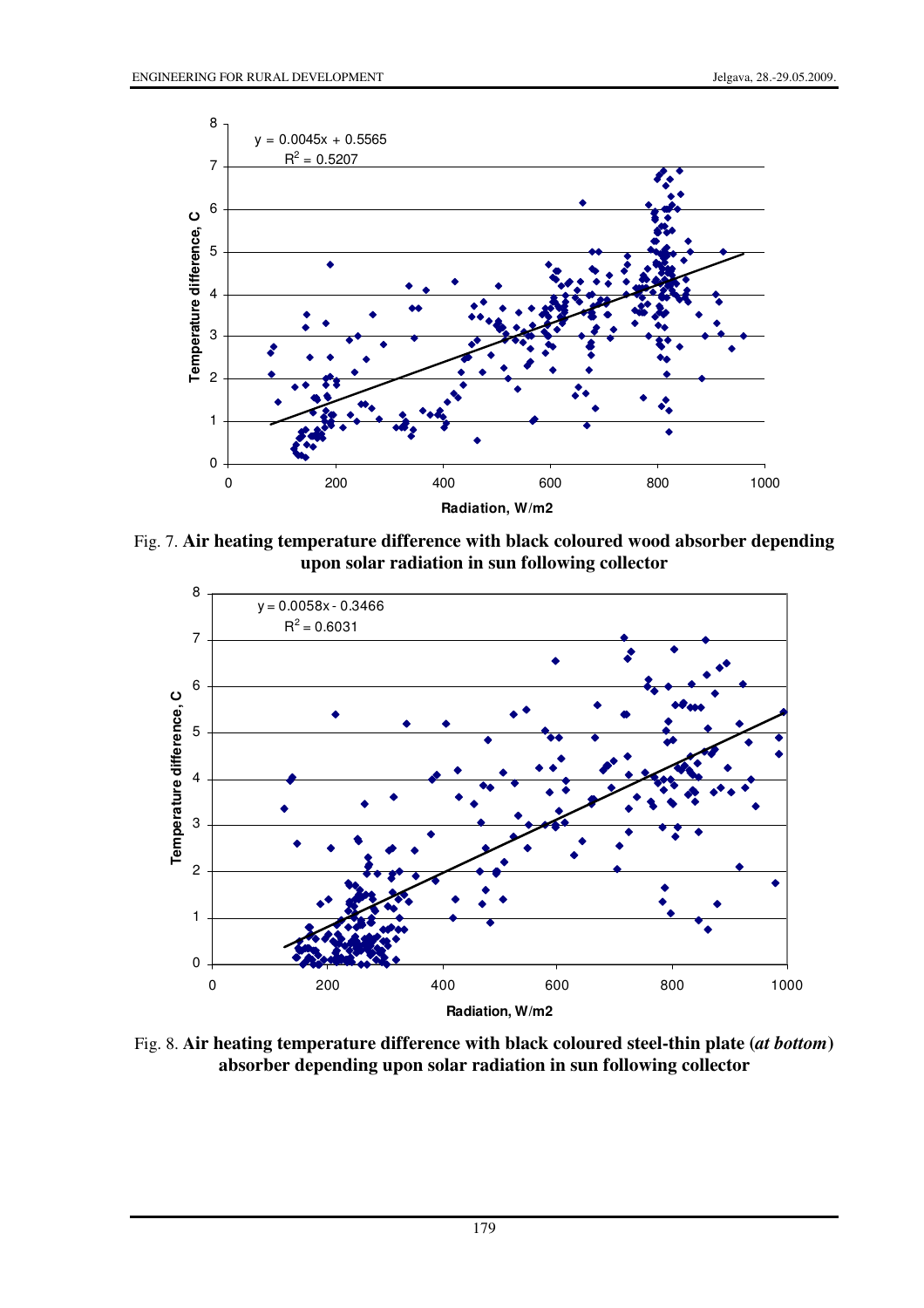

## Fig. 9. **Air heating temperature difference with black coloured steel-thin plate (***in middle***) absorber depending upon solar radiation in sun following collector**

Certainly, the air temperature growth in the collector depends on the climatic conditions (wind, clouds, ambient air temperature etc), covered and absorber materials of the collector and its cleaning. The sun following collector's efficiency (air temperature growth) is close depending on sun radiation. The plate of this collector is at all times situated perpendicular to the flow of sun radiation.

At working time the flow of sun radiation changes the angle to the plate of the stationary collector and it has an effect on air temperature growing. Fig. 3, 4 show that at midday, when sun following and stationary collector plates are direct in similar direction difference of the heating degree is near to zero.

### **Conclusions**

- 1. The most effective absorber is steel-tinplate at the middle of the collector for stationary and sun following collectors. For stationary collectors with a steel-tinplate absorber in the middle temperature grows up to 5 degrees more than when this absorber is situated at bottom.
- 2. Comparing the sun following and stationary collector temperature heating degree for the sun following collector it is 3 degrees higher (with sun radiation 1000 W/m2) than stationary with a colored wood or steel-tinplate absorber at bottom.
- 3. Comparing analytical expressions of temperature difference and radiation (Fig. 6-8) for sun following collectors with different absorbers, it is obvious, that a more larger proportionality coefficient (coefficient of temperature growth) is 0.0063 (steel-tinplate absorber in the middle) but the lowest 0.0045 (black colored wood absorber)
- 4. The research results demonstrate a close correlation between the air heating degree  $\Delta T$  and the solar radiation at various absorbers and their location. This expression corresponds to absorbent area 0.5 m<sup>2</sup> with correlation  $r \in (0.72; 0.77)$ .
- 5. Air solar collectors due to their physical and mechanical properties are suitable to be used in Latvia for agricultural purposes. At favorable weather conditions the heating degree of ambient air reaches 10 degrees with the absorber area 0.5  $m^2$  and air velocity  $v = 0.55$  m/s.